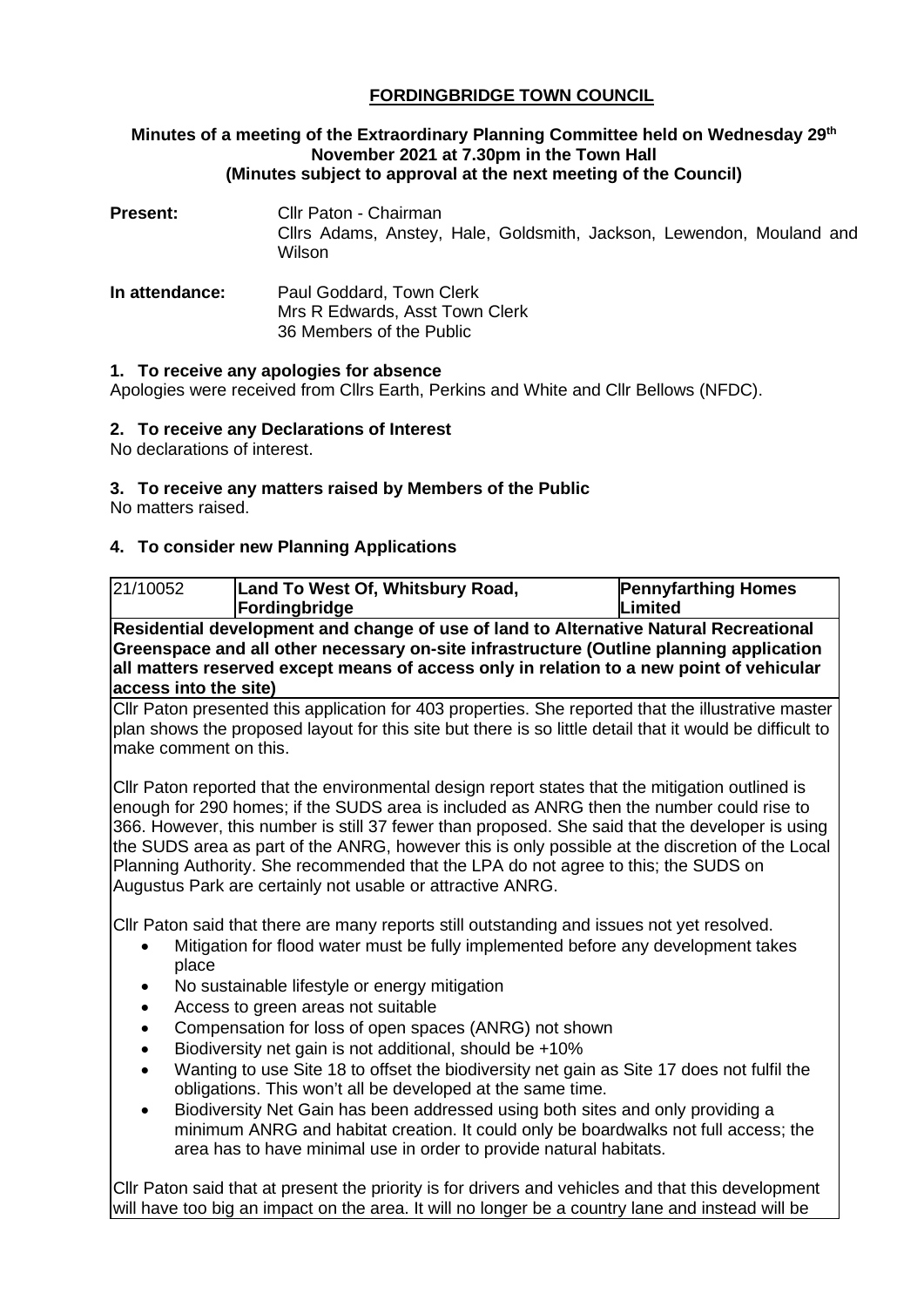large expanses of hard standing, lighting and domination of traffic. Even now the access is difficult for pedestrians using the play area, walking to town and accessing the ANRG.

The bridge has too big an impact on the area, affecting the landscape character, the existing ANRG and the character of Whitsbury Road. The bridge needs changes to ensure that the access underneath is clearly discouraged for safety reasons.

All these issues have been raised in recent reports from Ecology, the Environmental Agency and the Environmental Design Team. Other reports are still awaited.

Cllr Wilson reported that the biodiversity net gain on site 17 would be just 5.975% but should be more than 10%. She said that the attenuation tanks have not been approved by Wessex Water and could harm houses on Avon Meade. Cllr Wilson said that groundwater could not continue to be pumped into Sweatfords Water as it could not cope with it and flooding would ensue. A Groundwater Assessment is needed. Cllr Lewendon reported that the town's flood defences are inadequate for this development.

The Chair opened the meeting to the public for comments; three members of the public spoke as follows.

#### **Member of Public 1**

"I object wholeheartedly to this development on many grounds but for two main reasons.

1. "The NFDC local plan projects 870 houses to be built in and around Fordingbridge – 140 at Ashford, 330 at Whitsbury Road and 400 at Burgate. Plus the recent development of 120 houses at Augustus Park and the proposed 64 at Tinkers cross. It has also been advised that the actual housing that can be expected in Fordingbridge could be up to 1500. Based on just the local plan numbers of 870, this means that 48% of the new housing in the Avon valley will be in Fordingbridge and 15% of the total housing in the NFDC area.

"Fordingbridge has a population of approximately 6,000 people. This level of new housing will almost double the population and is an increase in housing of approximately 50%. This is an astonishing increase in housing in a very short time and this particular development should be seen in the context of the whole picture, which is being slipped under the radar without us noticing. Do Fordingbridge residents really understand the scale of this projected housing on medical services, education services, traffic, social care?

"The foundation of the NFDC local plan is that housing 'should address local need'. I believe the current inhabitants of the town deserve to know exactly what local need is being served by these houses before the plans are approved. Until this local need has been explained satisfactorily to all of us, then the Town Council should reject these plans. There are 14 key issues that must be addressed to identify areas for development. I will not list them here but not a single one defines a need in

"Fordingbridge that this level of housing solves. I certainly do not see 2,000 unfilled job vacancies in the town, empty classrooms at the schools, GPs and Dentists twiddling their thumbs for lack of patients and large swathes of empty road just waiting to be used by Juggernauts.

"Page 18 of the local plan talks about Housing provision – I quote 'to help meet the needs of the district within the Southampton, Bournemouth and Salisbury housing market areas, directing larger scale provision to the main towns and larger villages'. Fordingbridge is one of the smaller towns yet is being allocated more houses than anywhere else in NFDC apart from Fawley and Totton with the specifically stated aim to be a dormitory housing estate for Southampton, Bournemouth and Salisbury. Is this what we want this town to become?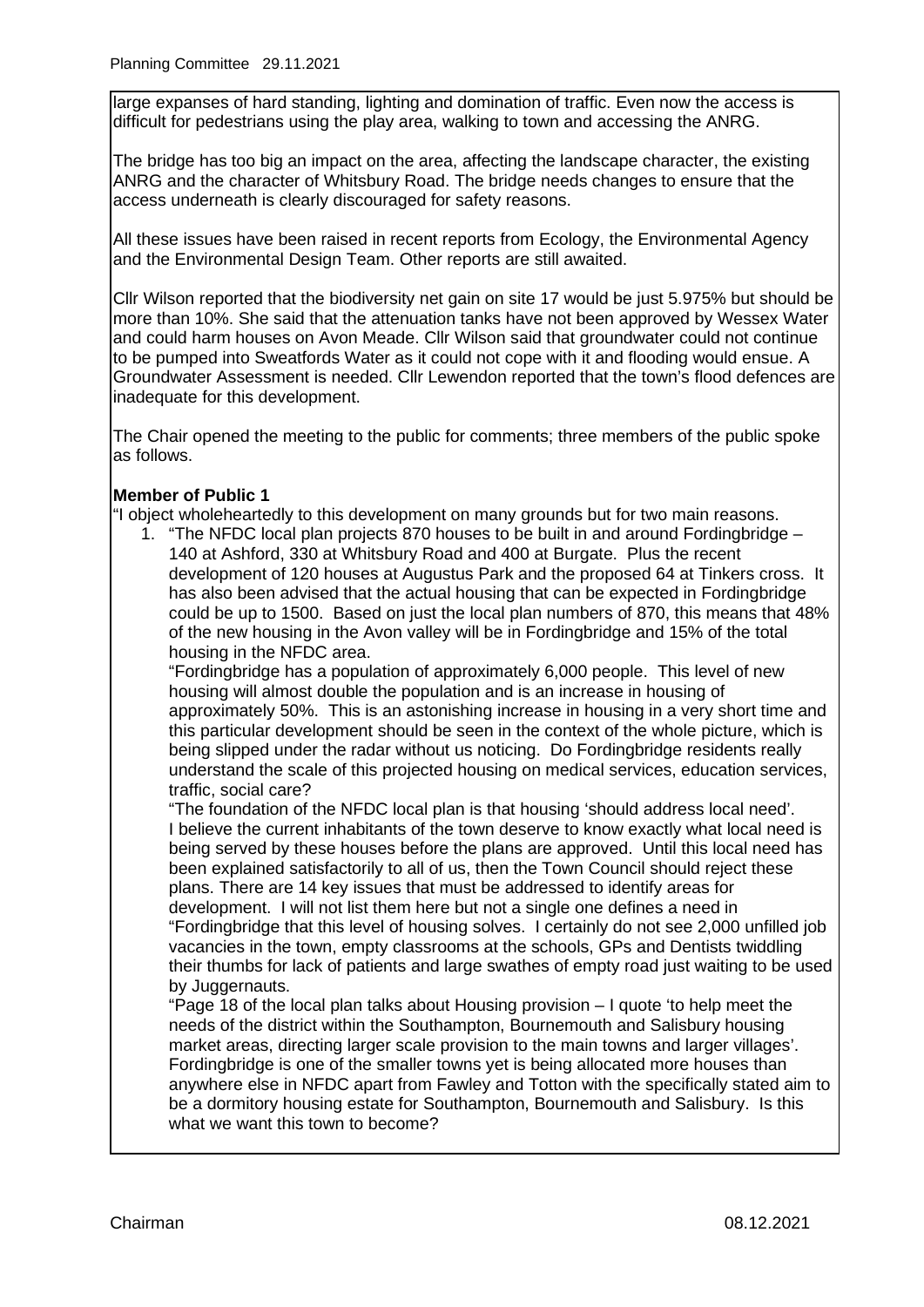2. "I believe others will talk about the general environmental and biodiversity issues, so I'd like to mention energy and co2.

"We are in a climate emergency, acknowledged by both the New Forest National Park and also NFDC as well as Hampshire County council. Fordingbridge Town Council has yet to acknowledge this, but I understand is working on it. What the climate emergency means is that the world is going to be a very unpleasant place to live in unless the average global temperature increase is kept under 1.5 degrees compared with preindustrial levels at the end of this century. The global increase in temperature is already 1.1 degree above pre-industrial levels, we have no room to keep increasing co2. This means that all burning of fossil fuels should stop, NOW. This minute. Not in 10 years time but now.

"None of the projected housing is expected to be anything other than bog standard minimum building regs quality, with no plans to make them zero energy. They will be fitted with gas boilers and will leak heat and co2 until such point as the buyer must pay tens of thousands of pounds to retrofit them to be carbon neutral. We can reduce our waste, put solar panels on our roof, even fit an air sourced heat pump on our house, we can stop driving our cars, and compost our food waste but one single new house that is not zero energy will blow that all out of the water. These houses must not be built unless they are zero energy.

"So, I say, these plans must go back to the drawing board – local needs must be properly explained and if not satisfactorily so, then the plans revised so that housing truly meets local need. In addition, for the sake of our children and grandchildren, these houses must be zero energy – right now."

# **Member of Public 2**

"The Lighting Assessment assumes the proposed development to be in Environmental Zone E2. This is incorrect. I have taken SQM (Unihedron SQM-L) readings and consistently get values of 20.11 magnitudes per square arcsecond or darker, which is consistent with the classification for Environmental Zone E1. The proximity of the proposed development to the International Dark Sky Reserve (IDSR) on Cranborne Chase AONB reinforces the E1 classification.

"It is concerning that the Lighting Assessment, the Environmental Impact Assessment, and the Ecologist Comments make no reference to the IDSR. Do their authors know that it exists?

"NFDC sits on the Cranborne Chase AONB Partnership Board, where it has agreed to preserve and enhance the intrinsically dark skies of the IDSR. This is now a statutory responsibility under Section 89 of the CRoW Act. Light does not recognise civic boundaries and Artificial Light at Night (ALAN) from this development **will** impact upon the IDSR. NFDC must therefore ensure that the lighting of this proposed development is compliant with International Dark-Sky Association criteria for outside lighting and that restrictions meet or exceed those of Environmental Zone E1. In particular, all outside lighting must be fully shielded, must have a correlated colour temperature (CCT) of 2700K or less, and must be of limited duration (ie controlled by timers and/or PIR motion detectors). This means that there need to be clauses that remove domestic outdoor lighting from permitted development and require that it is compliant with IDA criteria. Consideration must also be given to mitigating light spill from windows and roof/sky lights, particularly the latter, which must be fitted with automatic dusk-todawn blinds.

"The National Planning Policy Framework (NPPF 185) specifically states (my emphases): "Planning policies and decisions should also **ensure** that new development is appropriate for its location taking into account the likely effects (including cumulative effects) of pollution on health, living conditions and the natural environment, as well as the potential sensitivity of the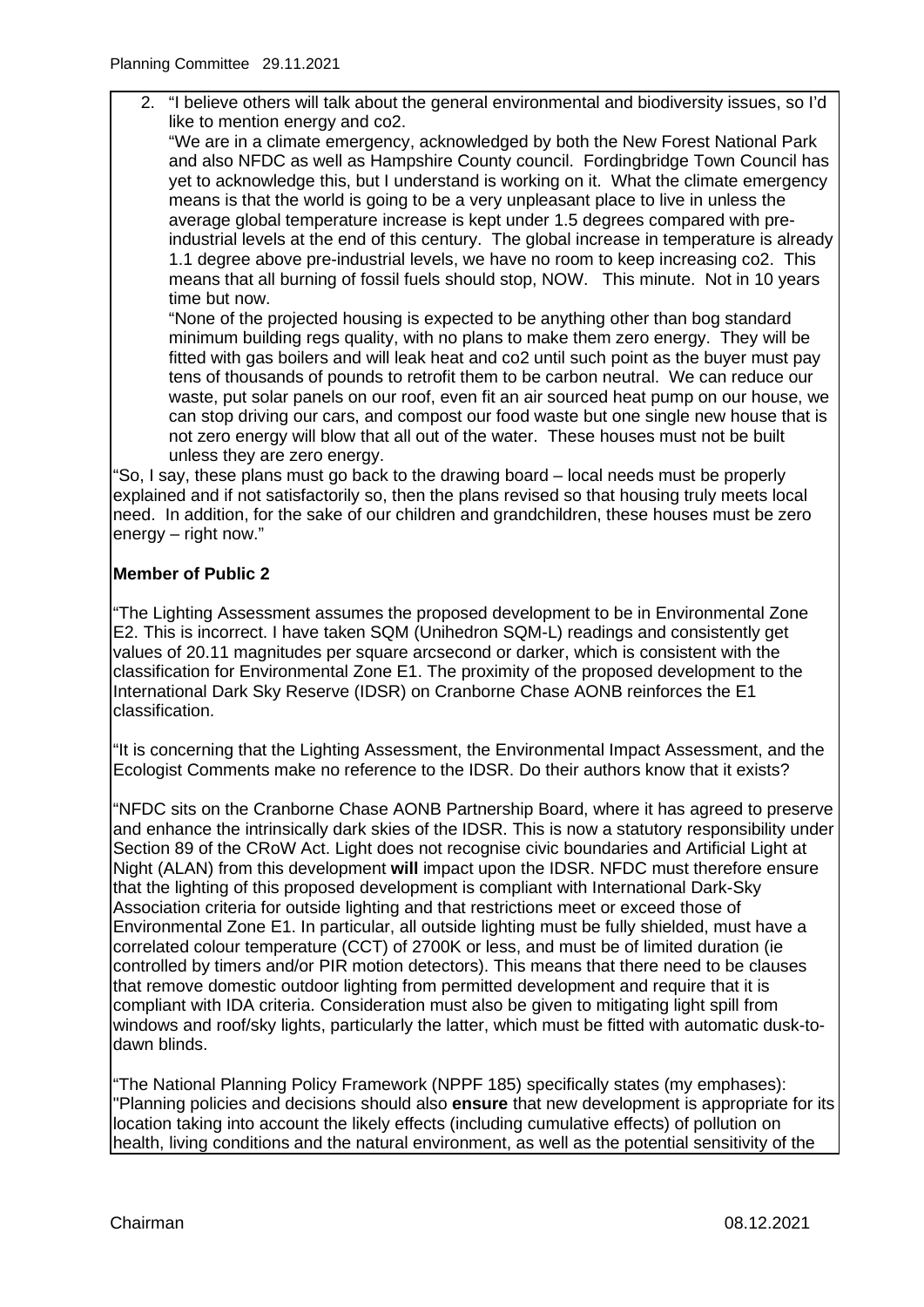site **or the wider area** to impacts that could arise from the development. In doing so they should:

[...]

(c) limit the impact of light pollution from artificial light on local amenity, intrinsically dark landscapes and nature conservation."

"ALAN is one of the four main drivers of the "insectageddon" aspect of the biodiversity crash, on a par with (and possibly exceeding, according to some recent research at Exeter University) climate change, pesticides, and habitat loss. Any responsible lighting policy will take this into account. The Lighting Assessment and Environmental Impact Assessment make no mention of CCT, despite the overwhelming evidence that this is key to mitigating the biodiversity harm caused by ALAN.

"I also note that the Environmental Impact Assessment makes no mention of Bechstein's bat (Myotis bechsteinii), which has been recorded in the region of Marl and Puddleslosh Lanes. This is one of Britain's most endangered species, and I wonder if the bat surveys were conducted at the key times (April and September/October) as designated by the Bat Conservation Trust."

# **Member of Public 3**

"You have already heard about the connection to the local need and also the carbon neutrality of future building. I am here to urge you to reject the planning application because of how it will negatively impact the ecology and environment of our local area, and how this in turn will have a direct impact on the mental well-being of the humans who also live here.

"I understand that what we are experiencing in Fordingbridge and in The New Forest is a national problem. Communities up and down the land are having these developments foisted upon them with little or no consideration for the impacts on the settlements, their sustainability or the environmental damage that they will have on the local ecology. Whilst we understand that there is a need for housing, we have a duty and responsibility to ensure that it is the right kind of housing in the right kind of area. We have a duty to respond to the climate emergency in all that we do.

"I have read lots of the associated documents that respond to the planning application and in particular the ecological responses. I do not think the ecological reports and mitigation that will be put in place will in any way stop the collapse of the food chain in the area of the development. The report states that there's no clear evidence of bat roosts but a local ecologist responded to the report by stating "The main reasons for the prevalence of bats (of county significance!) is, clearly, there must be suitable roosts nearby and availability of insect species, especially moths and other night flying insects. That is indeed the case. Moth traps run in Avon Meade, adjacent to the field, produce many moth species per evening, often in large numbers, as well as other night flying insects, all suitable food for Bats."

"He continues by stating that "The insect population as a whole is plentiful and diverse with several Red Data Book species recorded locally. The reason for the insect diversity stems from habitat diversity of the area, of which the semi-improved tussocky grassland of both the field north of Avon Meade and west of Marl Lane are an important component, which needs to be conserved. Vegetation of this type is becoming increasingly rare in South England, from loss to building developments, agricultural "improvements, amenity pressure, etc.

"Insect diversity leads to small mammal and bird diversity, including many more breeding species than indicated by the nesting survey in the Phase 2 Ecological Report. The bird of prey population is diverse, including Barn Owl (observed hunting in the area!), Tawny Owl, Kestrel, Sparrowhawk, Buzzard, Red Kite, Peregrine Falcon and Hobby. The first three rely on a healthy small mammal population.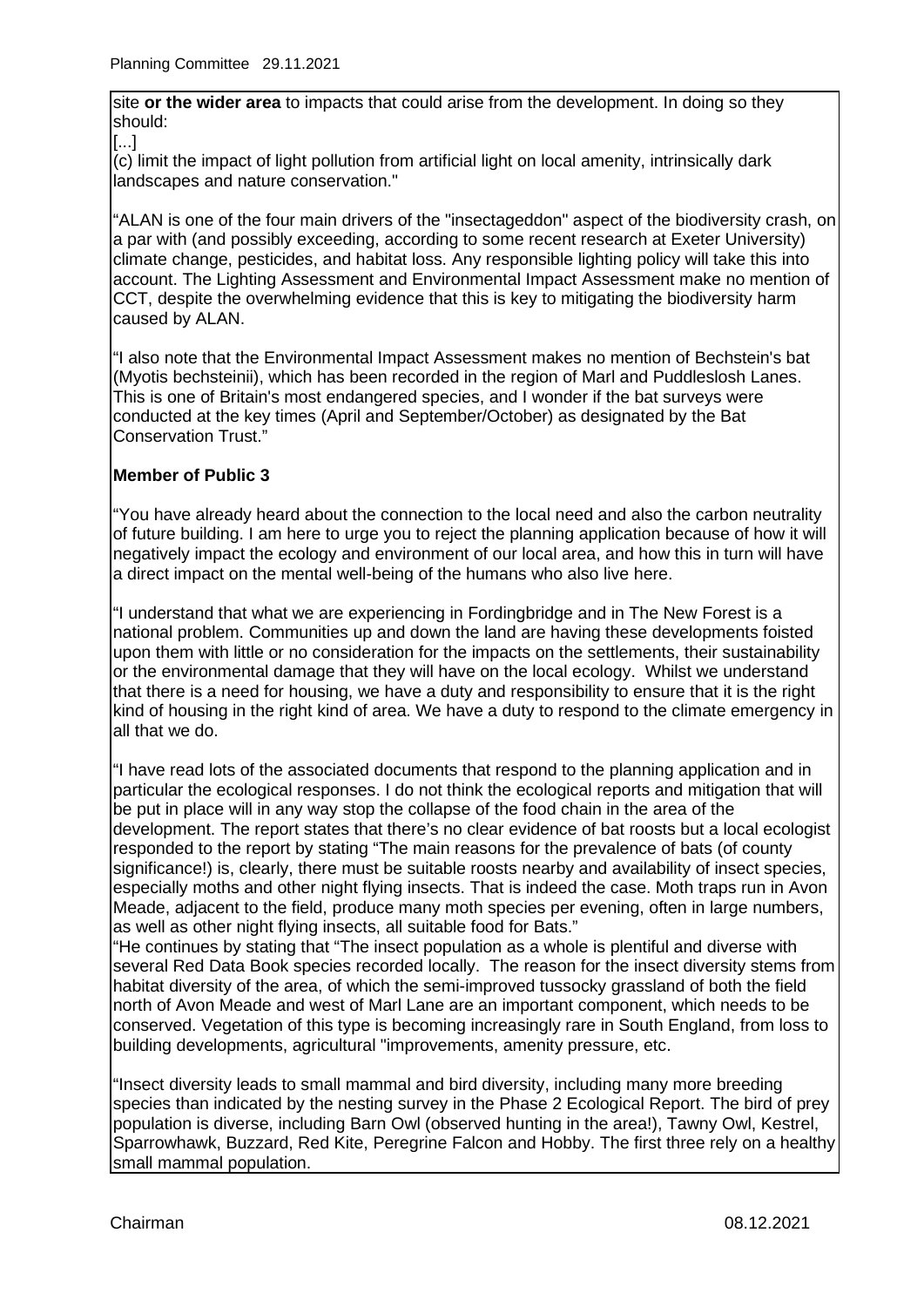"The mitigation proposed is to put a percentage of bat boxes, bee boxes and even swallow boxes on the new development. But the tussocky grassland that is becoming increasingly rare will have been destroyed. Therefore you won't need the boxes because the food source will be no more. There won't be food for the top predators because there won't be a healthy small mammal population any longer. There won't be food for the insectivorous birds and mammals like the swallows and the bats because there won't be the grassland and the flowers. Providing bat boxes and bee boxes and bird boxes is a bit like building houses for the recently deceased; It's as if there's a fundamental lack of understanding of how ecology works. In order to respond to the climate emergency we have to stop eating away at our wild areas both nationally and internationally. People need to connect with nature for their own mental well-being and I don't mean the little scraps of land that have to be given over when a development is built. Yes, they are fine for a dog walk or a bit of fresh air but it's not the same as when you walk near those meadows on warm afternoon and it's alive with buttercups, wild flowers, insects, butterflies and the hum of thousands of crickets and you look up and you see the kite and the buzzards and the swifts. It's a magical spot.

"The local ecologist cannot be here this evening but his thoughts are that NFDC should reject this application "until as such time as the full requirements of the Environment Bill are known, a proper discussion of the Fordingbridge Nature Recovery Plan has taken place and several other matters relating to the phosphate situation and flood alleviation have been fully explored and the correct remediation measures have been identified. Approval now will lead to problems in the future.'" This application is premature and we urge you to reject it. Not never but not now and not this way."

# **End of Public Comments**

Cllr Hale proposed and it was seconded by Cllr Mouland and therefore **RESOLVED** to recommend REFUSAL under PAR4, as there reports outstanding and issues not yet resolved, including the environmental matters raised this evening.

The reasons for the recommendation were as follows:

- Pedestrian links need resolving They are not adequate at present including having to cross the road at a roundabout
- The roundabout is too intrusive
- The bridge is not in keeping
- Flood risks have not been addressed
- There is a lack of usable ANRG
- There are concerns about the effectiveness and attractiveness of the suds
- The density of houses is too great
- The biodiversity net gain target has not been reached The Town Council is not happy to consider net gain across more than one site
- Any standards that need to be met should be in excess of the bare minimum. The developer needs to look to the future regarding sustainability.
- There are concerns about lighting affecting biodiversity
- Ecology and nature recovery needs much more thought Merely providing bat boxes etc. is not sufficient, especially if creatures have already moved on because of the development as that is too late.
- The phosphate issues have not been addressed
- There is no updated HCC traffic report This is in the context that it is felt there is inadequate information in relation to a number of issues, without which the Town Council can only recommend refusal.

All in favour.